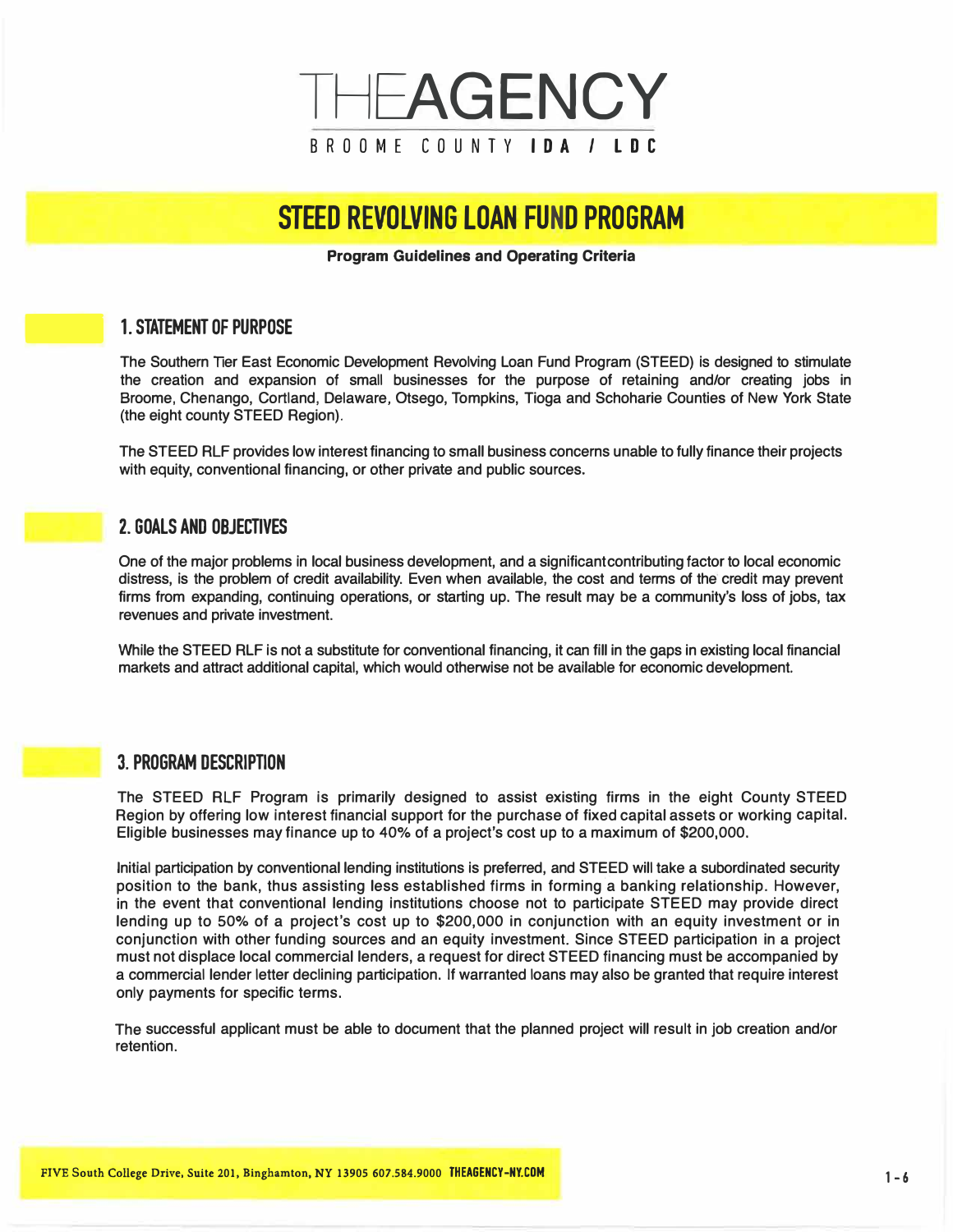# **4. ELIGIBILITY**

AREA: STEED borrowers must use loan proceeds in operations located within the eight County STEED Region. BUSINESS ACTIVITIES: Firms classified in the following industries are eligible for ALF financing:

A. Manufacturing; this category includes all industries having a Standard Industrial Classification of 20 through 39.

B. Industrial/Commercial; this category recognizes the shift from manufacturing to the service sector in today's economy. In recognition of this trend, the ALC will consider businesses including but not limited to data management, computer software, agri-business, printing, publishing, research and development, warehousing and distribution and other companies that sell typically 60% of its products and/or services to customers located outside of the STEED eligibility area.

C. Retail; this category recognizes that under certain circumstances there may be a need for the ALC to consider assisting a retail project. Criteria that should be used in evaluating a retail project should include but not be limited to the following:

**1.** The project is a catalyst/anchor that will insure the success of a larger planned development or re-development project.

2. Substantial employment and investment will occur as a result of the ALC assistance.

3. The ALC recommends to the BCIDA Board that there is no apparent indication that RLF assistance will result in creating unfair competition with a similar business or businesses in the municipality.

**4.** In addition to these local policies, New York State General Municipal Law, Section 862 prohibits industrial development agencies assisting retail projects unless some of the following conditions are met. These guidelines should also be used by the ALC in evaluating retail projects:

- a. Is considered a tourism destination facility
- b. Is operated by a not-for-profit corporation
- c. Will locate outside of the State without IDA assistance
- d. Is located in a highly distressed area
- e. Makes available goods or services not reasonably accessible
- f. Preserves or increases permanent jobs

#### D. Non-profits

E. Local Governments

F. Social Enterprises

G. Exception; If warranted, a project may be presented by a business other than those mentioned for consideration if substantial economic impact is determined by job creation and/or retention or any other special criteria that are deemed acceptable.

H. All applicants must demonstrate need for funds.

I. RLF loans will normally finance industrial, trading or commercial activities; including assistance for light manufacturing and service industries, where the opportunity for private sector job creation/ retention are the greatest. However, in all instances, credit will be extended at the discretion of the ALC and Board of Directors on a case-by-case basis.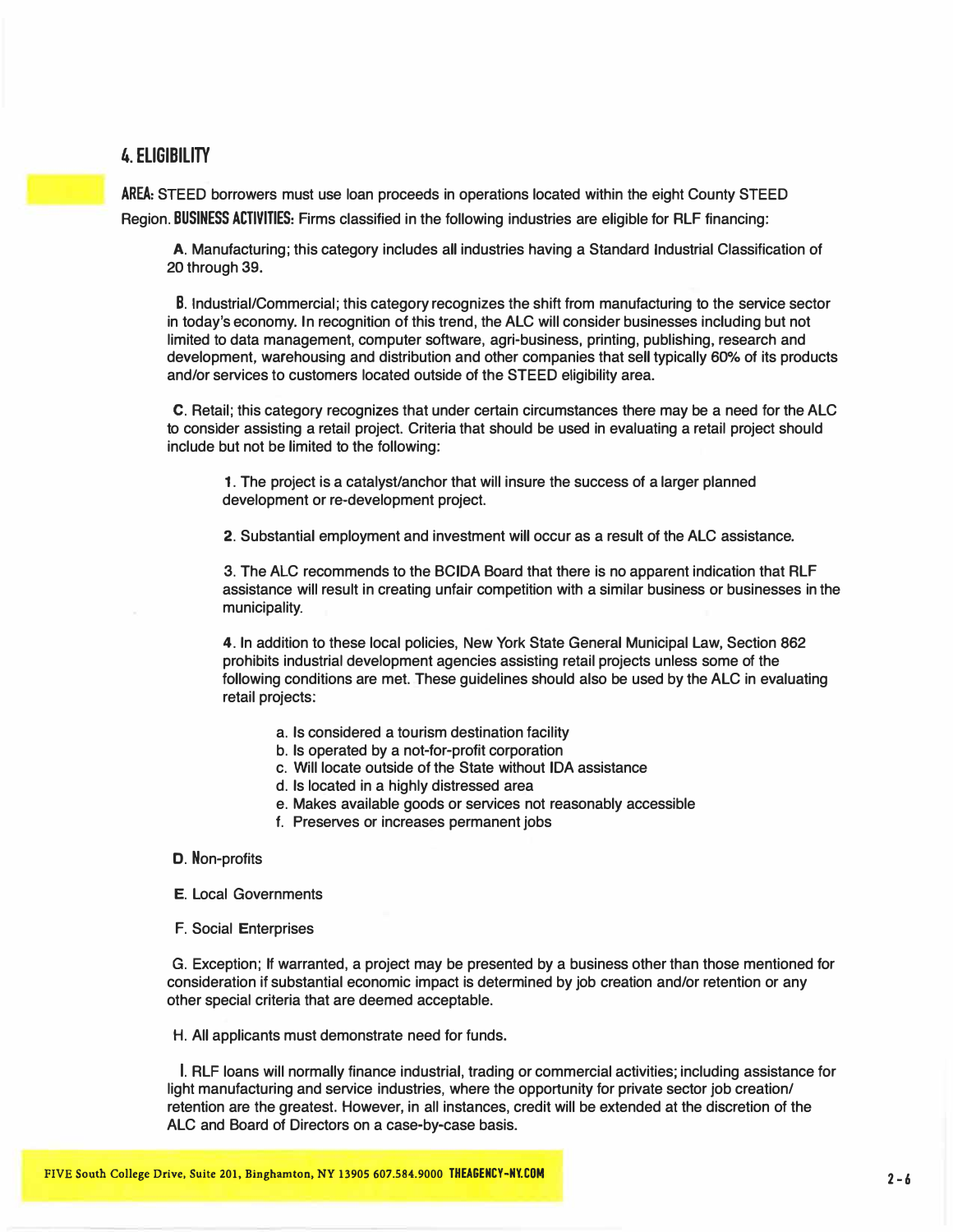COSTS: The following costs are eligible for funding:

A. Land costs, associated with the purchase, renovation or construction of a building, including acquisition, site preparation, infrastructure, engineering, legal and other related activities.

B. Building costs, including acquisition, construction, renovation, engineering, architectural, legal and other related costs.

C. Machinery and equipment, includes purchase, delivery and installation and related costs.

D. Working Capital.

#### **5. LOAN PARAMETERS**

LOAN SIZE: Loans shall be governed by a \$15,000 maximum cost per job factor based upon a three (3) year new employment or job retention project. The maximum loan for land, building, machinery and equipment (fixed assets) or working capital that one applicant may borrow is \$200,000 or 40% of the total project cost whichever is less. Special consideration for greater participation up to 50% will be given to projects that create high end, high wage positions and/or a substantial number of new job opportunities.

PRIVATE SECTOR INVESTMENT: Loans will preferably be made in conjunction with private sector lending sources, owner equity, private equity or other private sources.

EQUITY: Projects will normally require a minimum 10% owner equity and a minimum 40% bank participation. Exceptions to this structure may be considered on a case-by-case basis.

LOAN SECURITY: All loans will be secured by the highest position available on one or more of the following assets: Land, Buildings, Machinery, Equipment, Accounts Receivable and Inventory and/or personal assets or such other assets as are deemed appropriate. In addition loans will require corporate and/or personal guarantees unless a situation exists where such guarantors are not available, (i.e., widely held private corporations).

TERMS: Loans for real estate will have a typical repayment period of ten years; special circumstances can allow for a fifteen year term. Machinery and equipment loans will have a maximum term of eight years or no longer than the useful life of the assets being financed. Working capital loans will have a maximum term of three years; special circumstances can allow for a five-year term.

INTEREST RATE: All STEED loans have an interest rate set at seventy five percent (75%) of the lowest published (Wall Street Journal) prime rate, fixed at day of closing. Real Estate loans having a term exceeding five years will have the rate fixed for five-year periods and the Agency reserves the right to adjust it according to market conditions.

The Board of Directors of the Agency, on the recommendation of the Loan Committee, reserves the right to adjust the interest rate within the limitations set forth by the ARC to a level that will stimulate economic development and enhance program use. The minimum interest rate allowed will not be less than four (4) percentage points below the current U.S. Treasury rate for issues of similar size and maturity.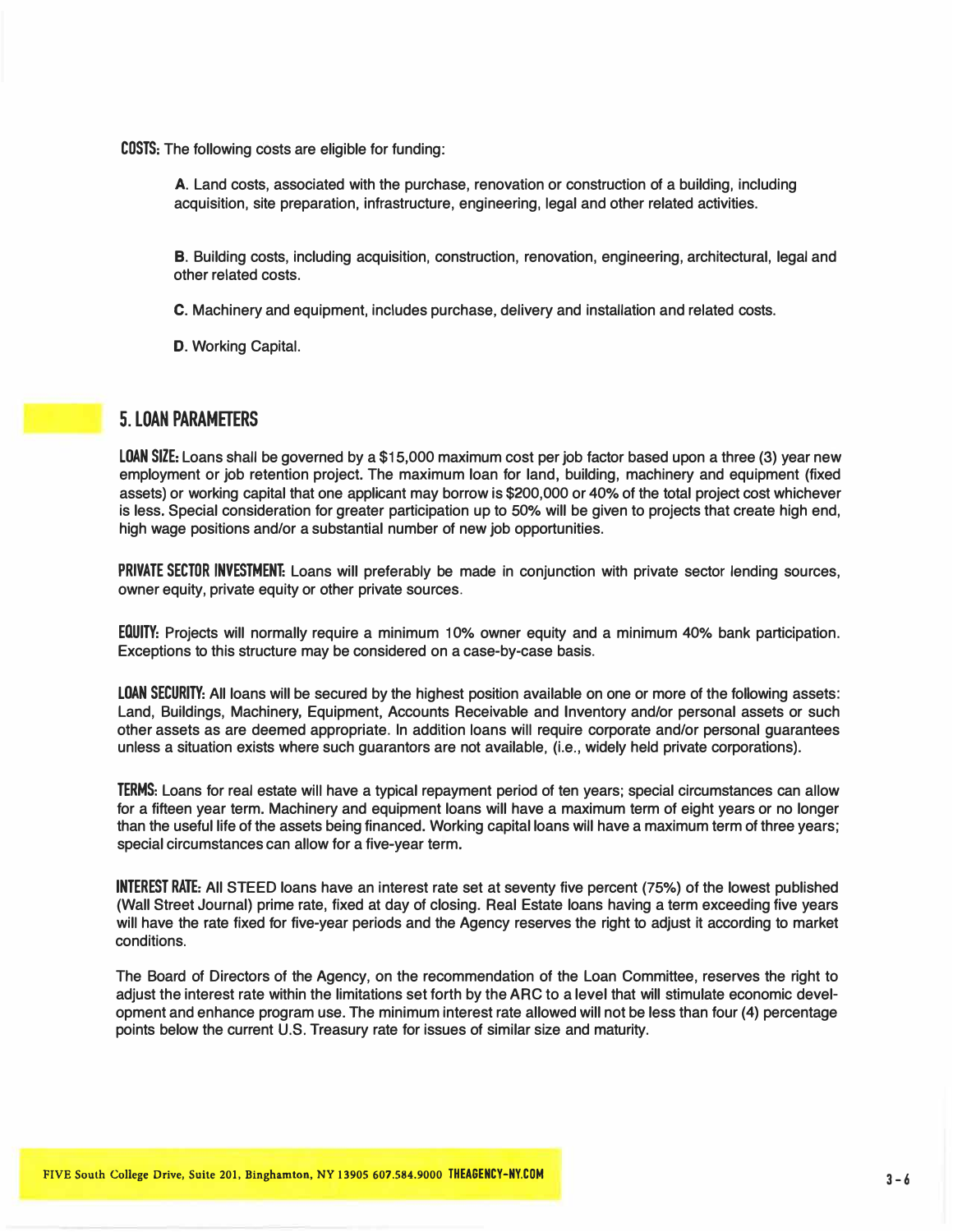FEES AND PENALTIES: The Agency charges the following processing fees:

A. Application fee; \$250.00. This fee is non refundable.

B. Closing fee; reasonable and customary legal costs, filing and recording fees may be charged.

C. Failure to meet any of the terms and conditions of the loan may result in an increase in the interest rate of up to two points above the prevailing prime rate.

#### **6. INELIGIBLE LOANS**

A. Speculative activities, such as land banking and the construction of speculative buildings are not permitted since they do not normally result in near-term job creation or retention, nor is any prospective employment normally under the control of the borrower.

B. Loan activities and economic benefits resulting from these activities must be located within Broome County. Title IX assistance will be withdrawn if for any reason the activity financed is moved from Broome County.

C. Loans that assist in the relocation of jobs from another labor area are prohibited: also, loans that would allow the relocation of jobs within the local labor area unless there is a demonstrated need.

D. Loans for the purpose of investing in high interest accounts, certificates of deposit or other investments not related to job creation/retention are prohibited.

E. Prohibitions concerning STEED loans that would create a potential conflict-of-interest for any officer or employee of the grantee, or any current member of the grantee's loan administration staff who reviews, approves or otherwise participates in decisions on STEED loans, are contained in the General Terms of the grant agreement.

Former members of the Board, former members of staff and former members of the Advisory Loan Committee are barred from STEED assistance for a period of one year from the date of termination of their service to the Board, Loan Advisory Committee or staff position of the grantee or any of its subsidiaries. Loan activities that directly benefit these individuals or people related to them by blood. marriage, or law will be prohibited in accordance with the General Terms of the Grant, for a period of one year from the date of termination of service of such related person.

F. Proceeds from the STEED RLF cannot be used to purchase equity in private business, subsidize payments on existing loans, refinance loans made by other lenders, provide the equity contribution required of borrowers participating in other Federal loan programs and no loan or quaranty shall be made to any recipient of Federal direct loans or assistance without prior notification of the ARC.

## **7. LEGAL REQUIREMENTS**

All borrowers of the RLF must comply with the requirements of Federal and State and local laws concerning civil rights, the environment, flood protection insurance, and access to the physically handicapped.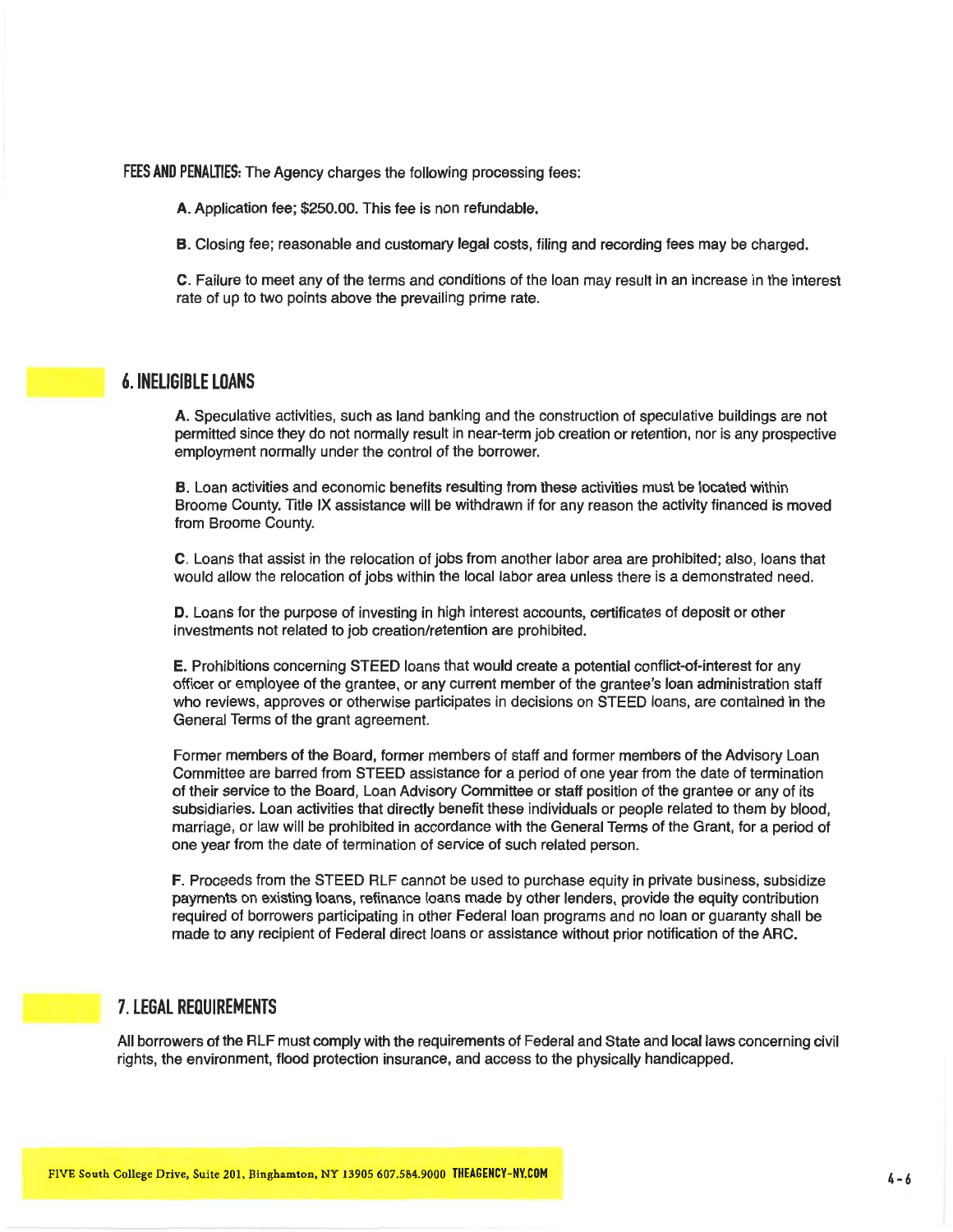# **8. DELINQUENT LOAN & COLLECTION PROCEDURES**

The Broome County Industrial Development Agency as the Administrator of the STEED loan fund will provide its best effort to collect all monies lent under the STEED loan program.

Delinquent Loan Definition: All loan accounts that have not had any payment activity during a sixty (60) day period or those loans that are sixty (60) days in arrears.

The Broome County Industrial Development Agency will monitor the monthly repayment activity of all outstanding loan accounts and initiate normal collection procedures, i.e., notice for payments, collection calls and other legal means necessary to collect the outstanding debt. When normal procedures fail to produce the desired results the account will be turned over for legal remedies and pursued to a conclusion.

#### **9. PROCEDURE FOR AMENDMENT**

As necessary, the Advisory Loan Committee shall review the overall operations of the STEED loan fund program. When the need for change or modification of policy arises, the Advisory Loan Committee shall submit such recommendations to the Board of Directors of the Broome County Industrial Development Agency for review and subsequent action.

# **10. LOAN APPLICATION REVIEW**

All loan applications shall be reviewed by the members of the Broome County Industrial Development Agency's STEED Advisory Loan Committee. Said committee will provide recommendations to the Board of Directors of Broome County Industrial Development Agency for final approval.